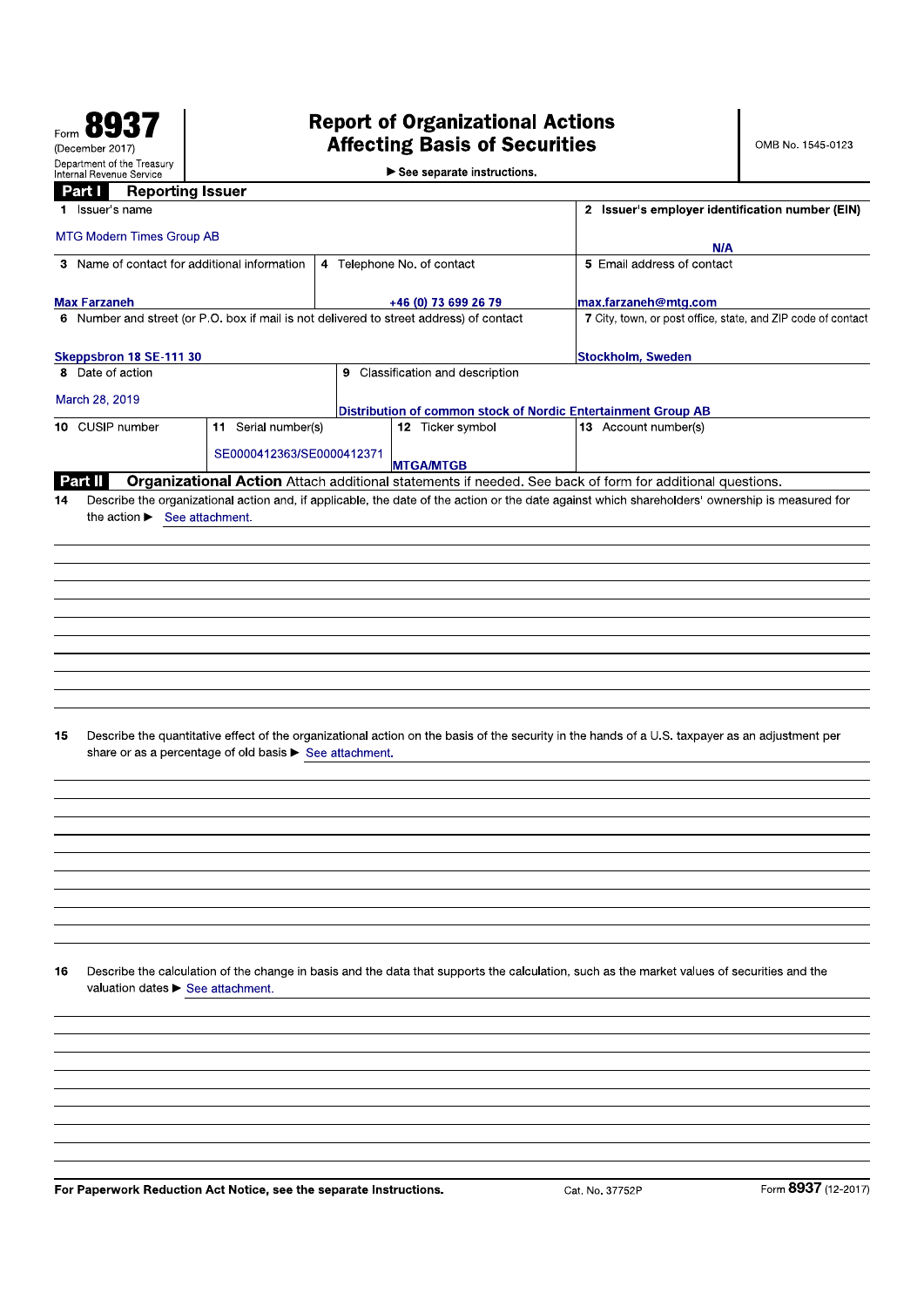| Part II         |                 | <b>Organizational Action (continued)</b>                                                                                                                     |                                                                                           |                            |                    |                          |
|-----------------|-----------------|--------------------------------------------------------------------------------------------------------------------------------------------------------------|-------------------------------------------------------------------------------------------|----------------------------|--------------------|--------------------------|
|                 |                 |                                                                                                                                                              |                                                                                           |                            |                    |                          |
| 17              |                 | List the applicable Internal Revenue Code section(s) and subsection(s) upon which the tax treatment is based ▶                                               |                                                                                           |                            |                    | See attachment.          |
|                 |                 |                                                                                                                                                              |                                                                                           |                            |                    |                          |
|                 |                 |                                                                                                                                                              |                                                                                           |                            |                    |                          |
|                 |                 |                                                                                                                                                              |                                                                                           |                            |                    |                          |
|                 |                 |                                                                                                                                                              |                                                                                           |                            |                    |                          |
|                 |                 |                                                                                                                                                              |                                                                                           |                            |                    |                          |
|                 |                 |                                                                                                                                                              |                                                                                           |                            |                    |                          |
|                 |                 |                                                                                                                                                              |                                                                                           |                            |                    |                          |
|                 |                 |                                                                                                                                                              |                                                                                           |                            |                    |                          |
|                 |                 |                                                                                                                                                              |                                                                                           |                            |                    |                          |
|                 |                 |                                                                                                                                                              |                                                                                           |                            |                    |                          |
|                 |                 |                                                                                                                                                              |                                                                                           |                            |                    |                          |
|                 |                 |                                                                                                                                                              |                                                                                           |                            |                    |                          |
|                 |                 |                                                                                                                                                              |                                                                                           |                            |                    |                          |
| 18              |                 | Can any resulting loss be recognized? ▶ See attachment.                                                                                                      |                                                                                           |                            |                    |                          |
|                 |                 |                                                                                                                                                              |                                                                                           |                            |                    |                          |
|                 |                 |                                                                                                                                                              |                                                                                           |                            |                    |                          |
|                 |                 |                                                                                                                                                              |                                                                                           |                            |                    |                          |
|                 |                 |                                                                                                                                                              |                                                                                           |                            |                    |                          |
|                 |                 |                                                                                                                                                              |                                                                                           |                            |                    |                          |
|                 |                 |                                                                                                                                                              |                                                                                           |                            |                    |                          |
|                 |                 |                                                                                                                                                              |                                                                                           |                            |                    |                          |
|                 |                 |                                                                                                                                                              |                                                                                           |                            |                    |                          |
|                 |                 |                                                                                                                                                              |                                                                                           |                            |                    |                          |
|                 |                 |                                                                                                                                                              |                                                                                           |                            |                    |                          |
|                 |                 |                                                                                                                                                              |                                                                                           |                            |                    |                          |
|                 |                 |                                                                                                                                                              |                                                                                           |                            |                    |                          |
|                 |                 |                                                                                                                                                              |                                                                                           |                            |                    |                          |
| 19              |                 | Provide any other information necessary to implement the adjustment, such as the reportable tax year ▶ See attachment.                                       |                                                                                           |                            |                    |                          |
|                 |                 |                                                                                                                                                              |                                                                                           |                            |                    |                          |
|                 |                 |                                                                                                                                                              |                                                                                           |                            |                    |                          |
|                 |                 |                                                                                                                                                              |                                                                                           |                            |                    |                          |
|                 |                 |                                                                                                                                                              |                                                                                           |                            |                    |                          |
|                 |                 |                                                                                                                                                              |                                                                                           |                            |                    |                          |
|                 |                 |                                                                                                                                                              |                                                                                           |                            |                    |                          |
|                 |                 |                                                                                                                                                              |                                                                                           |                            |                    |                          |
|                 |                 |                                                                                                                                                              |                                                                                           |                            |                    |                          |
|                 |                 |                                                                                                                                                              |                                                                                           |                            |                    |                          |
|                 |                 |                                                                                                                                                              |                                                                                           |                            |                    |                          |
|                 |                 |                                                                                                                                                              |                                                                                           |                            |                    |                          |
|                 |                 |                                                                                                                                                              |                                                                                           |                            |                    |                          |
|                 |                 |                                                                                                                                                              |                                                                                           |                            |                    |                          |
|                 |                 | Under penalties of perjury, I declare that I have examined this return, including accompanying schedules and statements, and to the best of my knowledge and |                                                                                           |                            |                    |                          |
|                 |                 | belief, it is true, correct, and complete. Declaration of preparer (other than officer) is based on all information of which preparer has any knowledge.     |                                                                                           |                            |                    |                          |
| Sign            |                 |                                                                                                                                                              |                                                                                           |                            |                    |                          |
| Here            |                 | Signature ▶                                                                                                                                                  | the control of the control of the control of the control of the control of the control of | Date $\blacktriangleright$ |                    |                          |
|                 |                 |                                                                                                                                                              |                                                                                           |                            |                    |                          |
|                 |                 | Print your name > Max Farzaneh                                                                                                                               |                                                                                           | <b>Title ▶</b>             | <b>Head of Tax</b> |                          |
| Paid            |                 | Print/Type preparer's name                                                                                                                                   | Preparer's signature                                                                      | Date                       |                    | PTIN<br>Check $ $ $ $ if |
| <b>Preparer</b> |                 |                                                                                                                                                              |                                                                                           |                            |                    | self-employed            |
|                 | <b>Use Only</b> | Firm's name<br>▶                                                                                                                                             |                                                                                           |                            |                    | Firm's ElN ▶             |
|                 |                 | Firm's address ▶<br>Send Form 8937 (including accompanying statements) to: Department of the Treasury, Internal Revenue Service, Ogden, UT 84201-0054        |                                                                                           |                            |                    | Phone no.                |
|                 |                 |                                                                                                                                                              |                                                                                           |                            |                    |                          |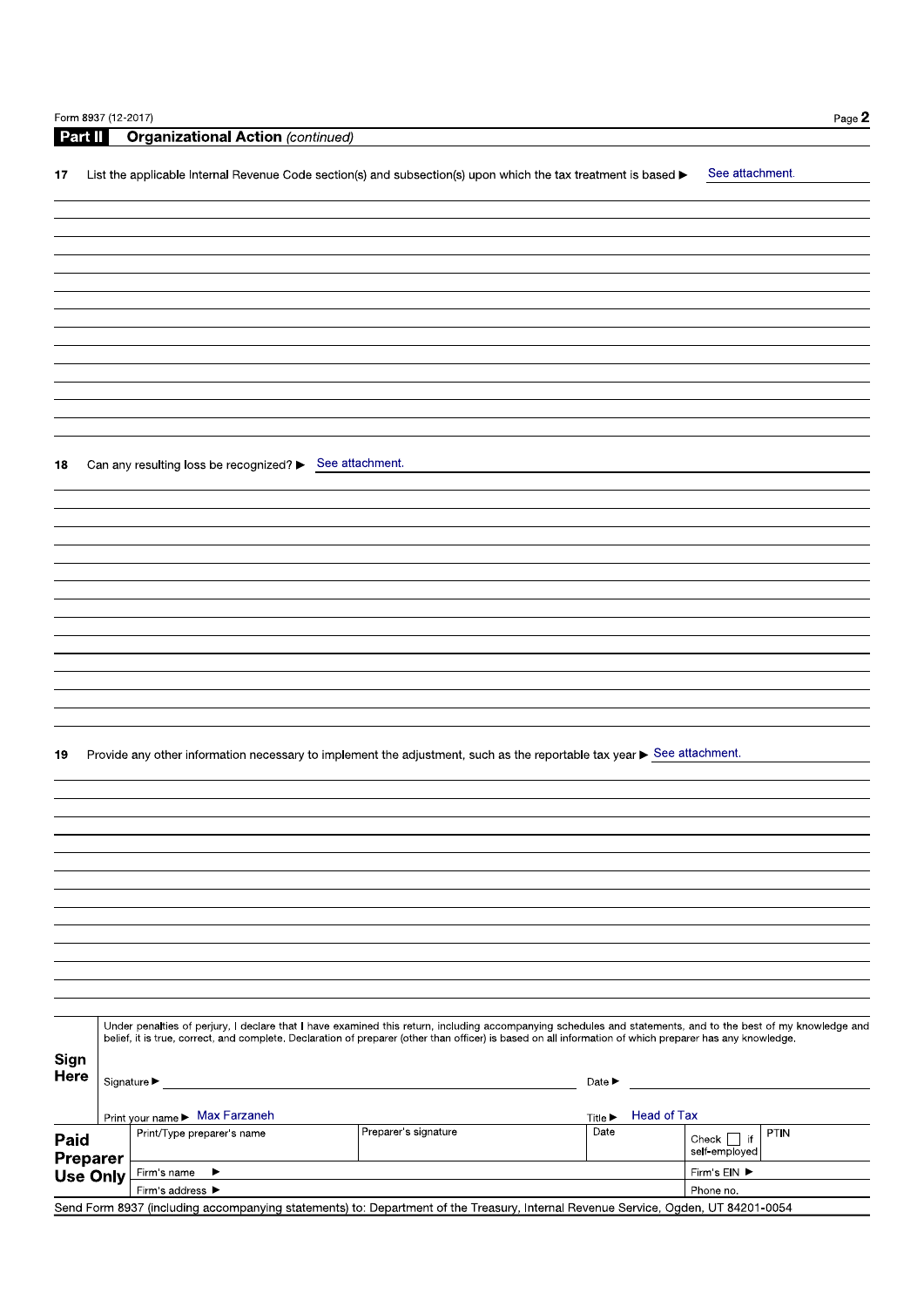**Attachment to form 8937 – Part II.**

- **Report of organizational actions affection basis if securities**

### **Question 14 - Describe the organizational action and, if applicable, the date of the action or the date against which shareholders' ownership is measured for the action**:

On February 7, 2019 in an extra general meeting, MTG resolved to distribute all of MTG's shares in Nordic Entertainment Group AB (559124-6847, NENT), its 100% owned subsidiary, in a transaction intended to qualify as a tax free spinoff within the meaning of Section 355 of the Internal Revenue Code of 1986, as amended ("Code"). The record date for the right to receive shares was March 26, 2019 (Record Date).

The date of distribution was March 28, 2019 (Distribution Date). When MTG completed the spin-of of 100 % of outstanding NENT shares; each MTG shareholder who held a Class A share of MTG on the Record Date received one Class A share of NENT and each shareholder who held a Class B share of MTG on the Record Date received a Class B share of NENT. The last day on which the MTG shares traded on NASDAQ Stockholm, including the right to receive NENT shares, in the distribution was March 22, 2019, and the first date on which MTG shares traded excluding the right to receive NENT shares in the Distribution was March 25, 2019.

# **Question 15. Describe the quantitative effect of the organizational action on the basis of the security in the hands of a U.S. taxpayer as an adjustment per share or as a percentage of old basis**

Under Code Section 358 and the regulations thereunder, a shareholder's tax basis in each MTG share held prior to the distribution should be allocated between the MTG share and the NENT share received in proportion to their relative fair market values of the shares of NENT and MTG.

For Swedish tax purposes, as set forth in the notice issued by the Swedish Tax Agency to MTG, dated 10 May, 2019 (the Notice), the relative fair market values of MTG shares and NENT shares are based on the lowest daily trading prices on NASDAQ Stockholm March 22, 2019 and March 25, 2019.

The fair market value in, accordance with the Notice, is calculated as follows:

**Class A share:** Because the lowest trading price of an MTG Class A share on March 25, 2019 was SEK 130 and the lowest trading price of an MTG Class A share March 22, 2019 was SEK 345 a holder would allocate approximately 38 % (i.e. 130/345) of its tax-basis in an MTG Class A share held immediately before the distribution to that MTG share approximately 62 % to the NENT Class A share received in respect therefore.

**Class B shares:** Because the lowest trading price of an MTG Class B share on March 25, 2019 was SEK 114,20 and the lowest trading price of an MTG Class B share on March 22, 2019 was SEK 325,20 a holder would allocate approximately 35 % (i.e. 114,2/325,20) of its tax-basis in an MTG Class B share held immediately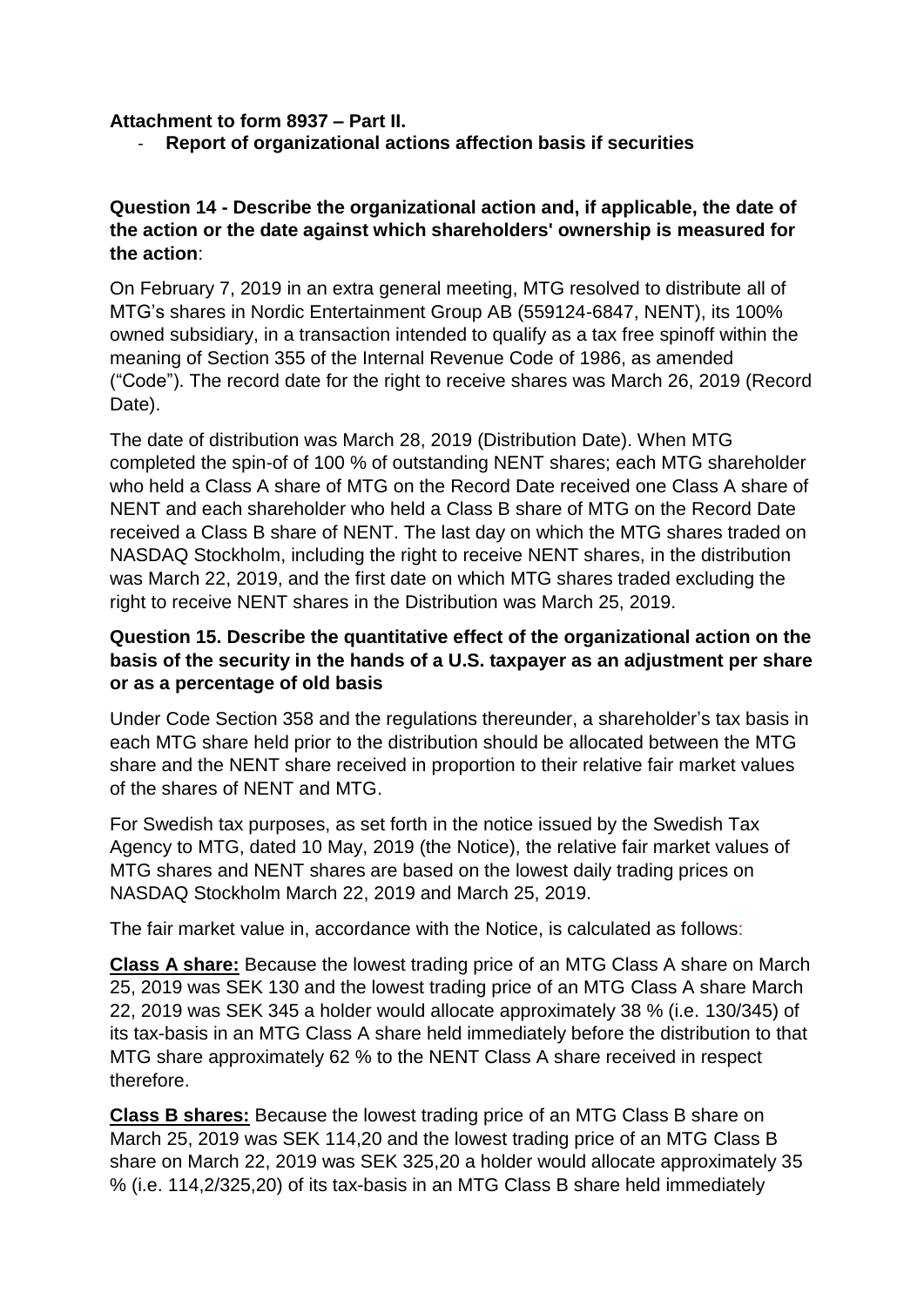before the distribution to that MTG share approximately 65 % to the NENT Class B share received in respect therefore.

If a shareholder were to determine the fair market values of the shares by reference to their opening trading prices on NASDAQ Stockholm on Distribution Date, the shareholder would similarly allocate approx. 38 % of it tax basis to its MTG Class A share and approx. 62 % to an NENT Class A share received in respect thereof. Furthermore, the holder would similarly allocate approx. 35 % of its tax-basis of MTG Class B share and approx. 65 % to an NENT Class B share received in respect thereof.

The approach described above is illustrative based on the Swedish Tax Agency notice. Holders of MTG and NENT shares are not obligated to follow this approach to allocate their tax basis between their MTG and their NENT shares. In the case of Class A, the allocation is the same 38%/62% regardless of whether the shareholder uses the lowest, highest or average trading prices on March 19, 2019 and March 22, 2019 or uses the closing price on March 19, 2019 and the opening price on March 22, 2019. In the case of Class B, the allocation differs slightly depending on whether the shareholder uses the lowest prices on the two days (114.2/325.6), the highest prices on the two days (139.8/339), the average prices on the two days (120.535/331.909) or the opening on March 25, 2019 (139.8) and the closing on March 22, 2019 (334.6). Holders are urged to consult their tax advisors regarding the appropriate approach to determine the relative fair market value of any MTG or NENT shares held after the Distribution.

# **16. Describe the calculation of the change in basis and the data that supports the calculation, such as the market values of securities and the valuation dates:**

Based on the values described in question 15, the following is an illustrative example of the manner in which a holder may allocate its basis in an MTG Class A Share and MTG Class B share, as applicable, to an NENT share received in respect thereof pursuant to the distribution.

Assumed tax basis in one MTG Class A share prior to the distribution: US \$32 Percentage of total fair market value allocated to MTG Class A share: 38 % Percentage of total fair market value allocated to NENT Class A share: 62 % Basis for allocated to MTG Class A share after the distribution: US \$12,16 Basis for allocated to NENT Class A share after the distribution: US \$19,84

Assumed tax basis in one MTG Class B share prior to the distribution: US \$32

Percentage of total fair market value allocated to MTG Class B share: